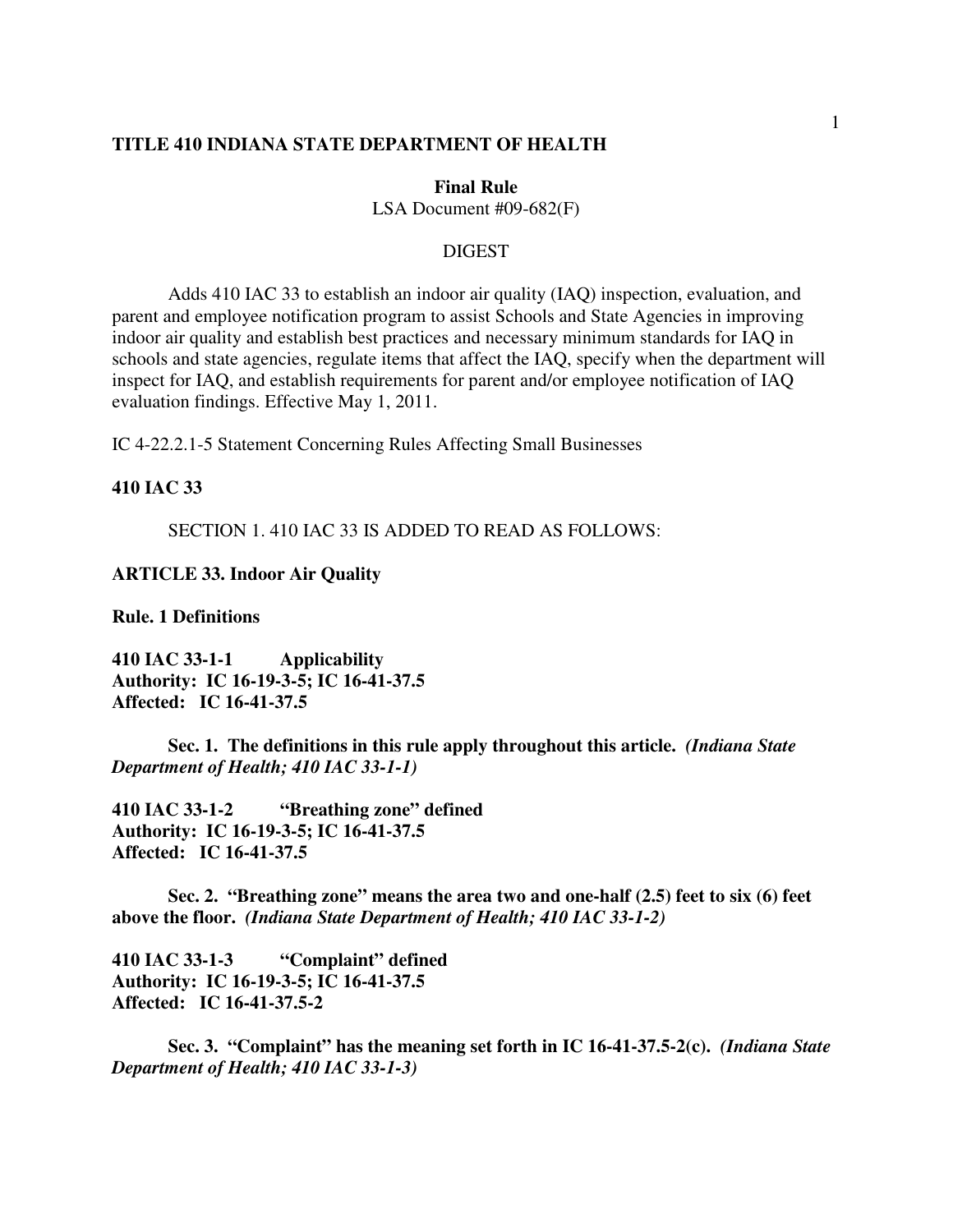# **410 IAC 33-1-4 "HVAC" defined Authority: IC 16-19-3-5; IC 16-41-37.5 Affected: IC 16-41-37.5**

 **Sec. 4. "HVAC" means heating, ventilating, and air conditioning.** *(Indiana State Department of Health; 410 IAC 33-1-4)*

**410 IAC 33-1-5 "IAQ" defined Authority: IC 16-19-3-5; IC 16-41-37.5 Affected: IC 16-41-37.5** 

 **Sec. 5. "IAQ" means indoor air quality.** *(Indiana State Department of Health; 410 IAC 33-1-5)*

**410 IAC 33-1-6 "IAQ coordinator" defined Authority: IC 16-19-3-5; IC 16-41-37.5 Affected: IC 16-41-37.5** 

 **Sec. 6. "IAQ coordinator" means a person who is designated by the school or state agency to serve as a lead contact person for issues relating to indoor air quality for the following:** 

**(1) Students.** 

**(2) Staff.** 

**(3) Parents.** 

**(4) Visitors.** 

**(5) The state department.**  *(Indiana State Department of Health; 410 IAC 33-1-6)*

**410 IAC 33-1-7 "ppm" defined Authority: IC 16-19-3-5; IC 16-41-37.5 Affected: IC 16-41-37.5** 

 **Sec. 7. "ppm" means parts per million.** *(Indiana State Department of Health; 410 IAC 33-1-7)*

**410 IAC 33-1-8 "School" defined Authority: IC 16-19-3-5; IC 16-41-37.5 Affected: IC 16-41-37.5-1** 

 **Sec. 8. "School" has the meaning set forth in IC 16-41-37.5-1.** *(Indiana State Department of Health; 410 IAC 33-1-8)*

**410 IAC 33-1-9 "State agency" defined Authority: IC 16-19-3-5; IC 16-41-37.5 Affected: IC 16-41-37.5-1.3**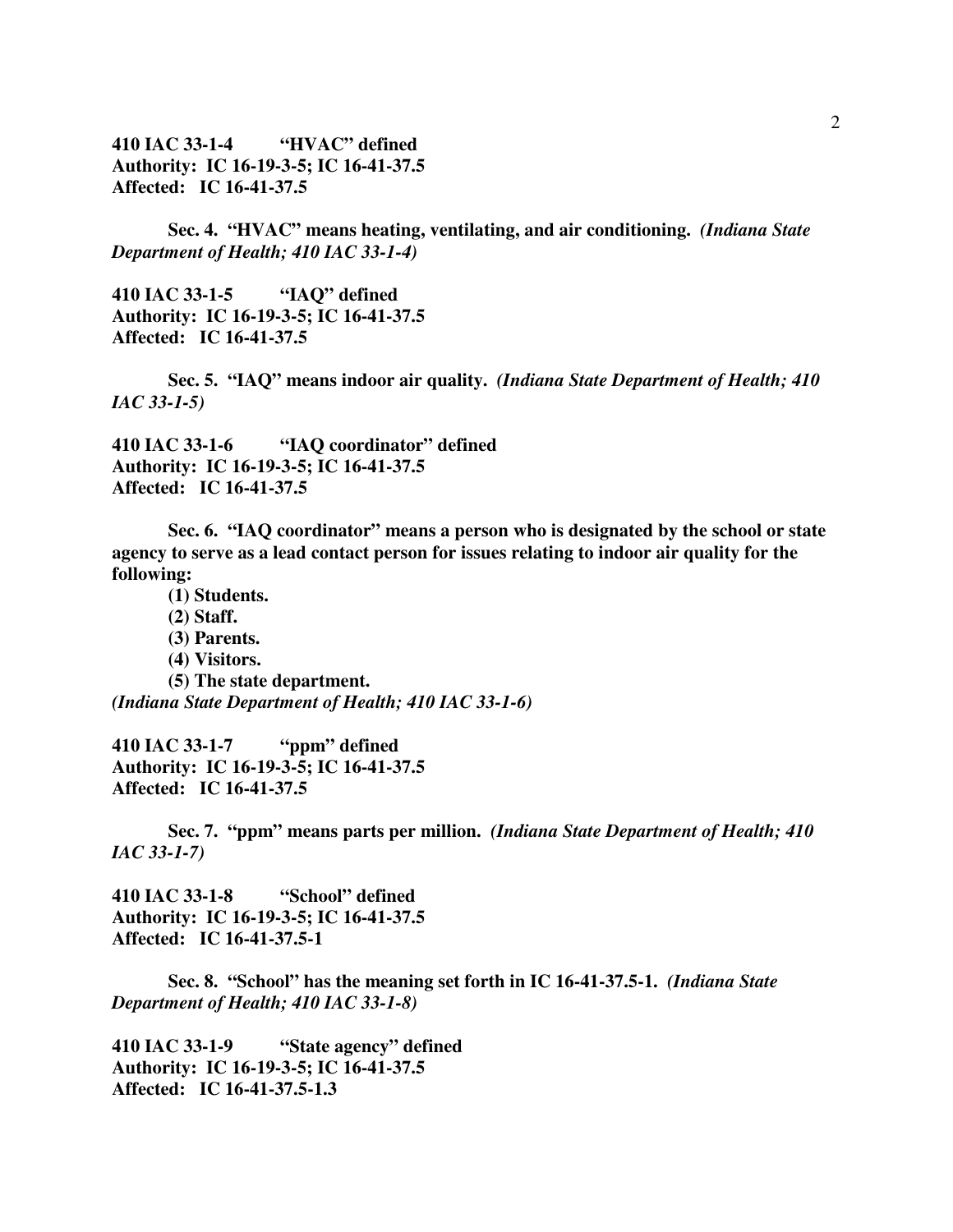**Sec. 9. "State agency" has the meaning set forth in IC 16-41-37.5-1.3.** *(Indiana State Department of Health; 410 IAC 33-1-9)*

**410 IAC 33-1-10 "State department" defined Authority: IC 16-19-3-5; IC 16-41-37.5 Affected: IC 16-41-37.5** 

 **Sec. 10. "State department" refers to the state department of health.** *(Indiana State Department of Health; 410 IAC 33-1-10)* 

**410 IAC 33-1-11 "State inspector" defined Authority: IC 16-19-3-5; IC 16-41-37.5 Affected: IC 16-41-37.5** 

 **Sec. 11. "State inspector" refers to the state department or a person designated by the state department to conduct IAQ inspections.** *(Indiana State Department of Health; 410 IAC 33-1-11)*

**Rule 2. Inspection** 

**410 IAC 33-2-1 Right of entry Authority: IC 16-19-3-5; IC 16-41-37.5 Affected: IC 16-41-37.5** 

**Sec. 1. (a) The state inspector is authorized to enter a school or state agency building, either rented or owned by the state, at reasonable times upon presentation of credentials to do any of the following:** 

**(1) Inspect facilities, equipment, or records.** 

**(2) Investigate complaints.** 

**(3) Conduct tests.** 

**(4) Collect samples to obtain information required under this article.** 

**(5) Determine whether any school or state agency in violation of this article.** 

**(b) The state inspector shall investigate a complaint even if the school or state agency subject to the complaint has addressed or resolved the issues in the complaint.** 

**(c) The state inspector may investigate any condition that it reasonably believes is contributing or could contribute to poor IAQ regardless of whether a complaint has been filed.** 

*(Indiana State Department of Health; 410 IAC 33-2-1)* 

**410 IAC 33-2-2 Access Authority: IC 16-19-3-5; IC 16-41-37.5 Affected: IC 16-41-37.5**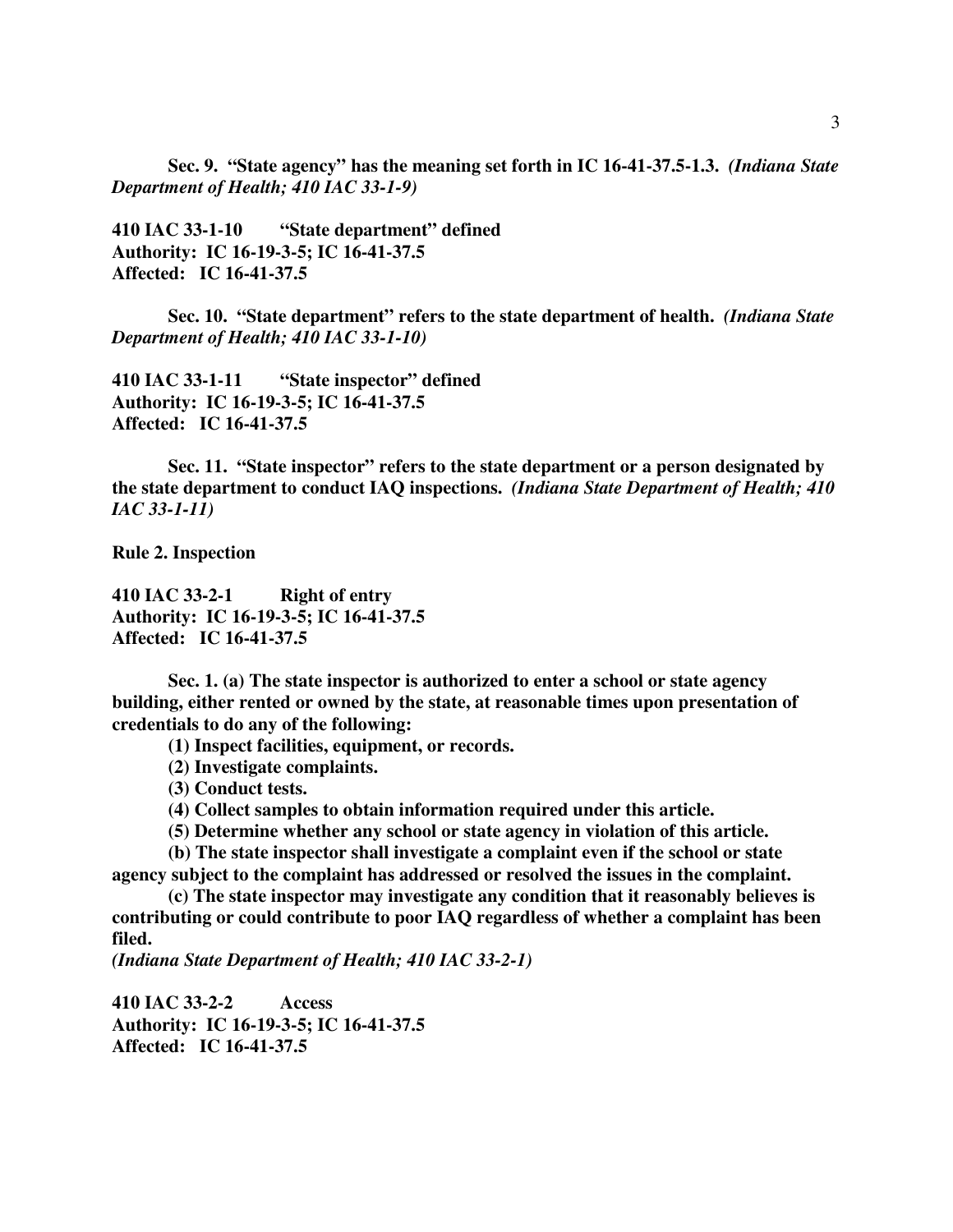**Sec. 2. (a) The state inspector may request the school or state agency being investigated provide access to areas of the building that are necessary in order to determine compliance with this article.** 

**(b) The IAQ coordinator must be present during the investigation, if the IAQ coordinator is available at the time the investigation is being conducted.** 

 **(c) The state inspector may, at its discretion, allow others to accompany the state inspector on inspections.** 

*(Indiana State Department of Health; 410 IAC 33-2-2)* 

**Rule 3. IAQ Coordinator**

**410 IAC 33-3-1 Contact information Authority: IC 16-19-3-5; IC 16-41-37.5 Affected: IC 16-41-37.5** 

**Sec. 1. (a) Schools and state agencies shall provide the IAQ coordinator's contact information to the following:** 

**(1) The state inspector during an inspection and upon request.** 

- **(2) All:**
- **(A) students;**
- **(B) parents;**
- **(C) employees; and**
- **(D) visitors**

**during orientation, such as new hire, school, or visitor orientations.** 

- **(b) The IAQ coordinator's contact information shall also be published:**
- **(1) on the school or state agency's website; and**
- **(2) in the school or state agency's handbook.**

*(Indiana State Department of Health; 410 IAC 33-3-1)*

**Rule 4. IAQ Criteria for Schools** 

**410 IAC 33-4-1 IAQ criteria Authority: IC 16-19-3-5; IC 16-41-37.5 Affected: IC 16-41-37.5** 

**Sec. 1. In order to maintain good IAQ, the school is responsible for meeting the criteria in this section. During an inspection, the state inspector will investigate any condition that is contributing or could contribute to poor IAQ, including, but not limited to, the following:** 

**(1) Carbon dioxide levels.** 

**(2) Humidity.** 

- **(3) Evidence of mold or water damage.**
- **(4) Excess dust.**

*(Indiana State Department of Health; 410 IAC 33-4-1)*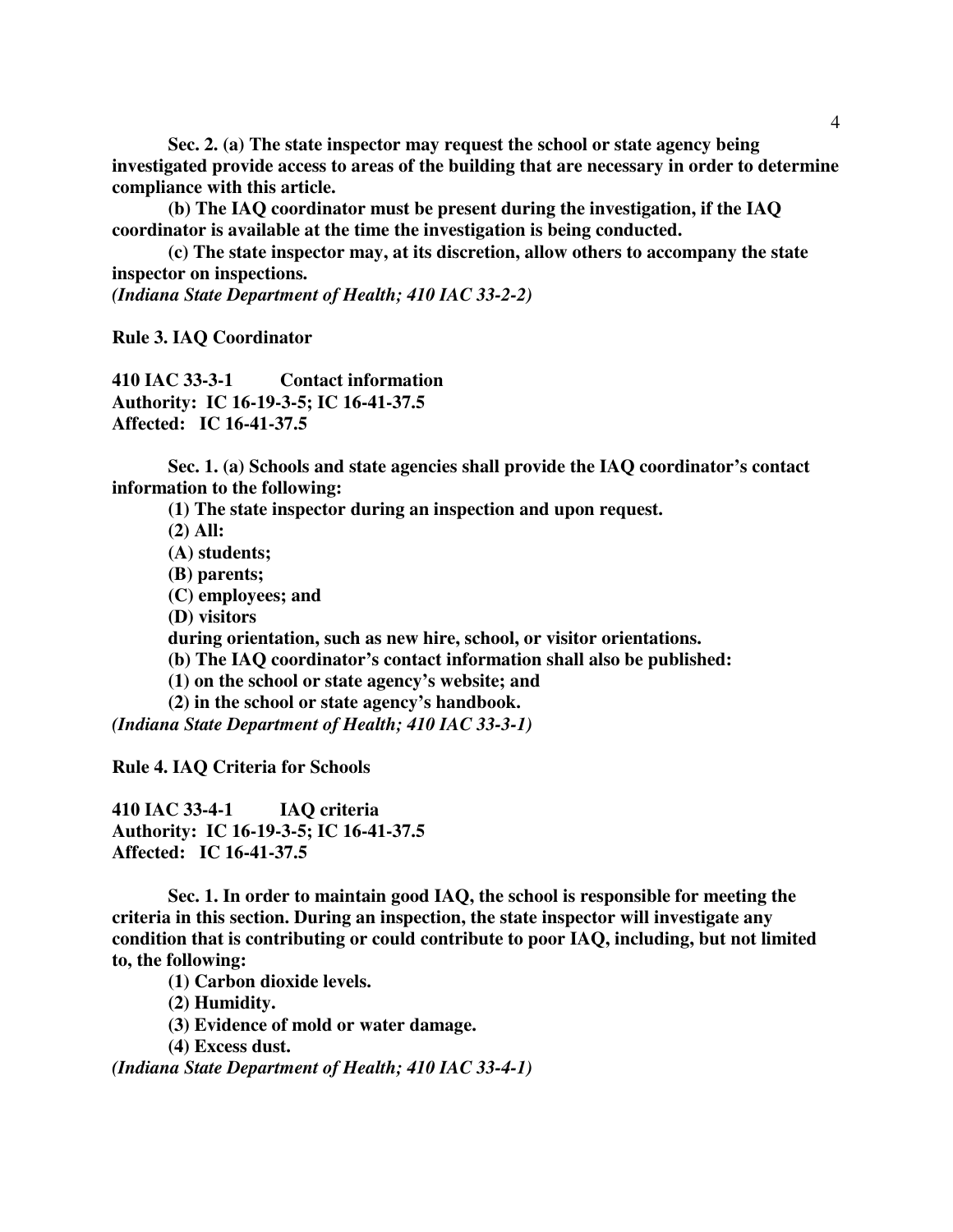**410 IAC 33-4-2 Carbon dioxide limits Authority: IC 16-19-3-5; IC 16-41-37.5 Affected: IC 16-41-37.5** 

**Sec. 2. (a) Outdoor air shall be supplied to classrooms when occupied.** 

**(b) Carbon dioxide (CO2) concentrations in the breathing zone shall never exceed seven hundred (700) ppm over the outdoor CO2 concentration. An example calculation is as follows:** 

 $\text{(outdoor } CO_2 \text{ ppm)} + 700 \text{ ppm} = \text{maximum } CO_2$ 

**(c) All specialty rooms shall meet the default values for minimum ventilation rates in breathing zones as published in the American National Standards Institute (ANSI)/ American Society of Heating, Refrigerating and Air-Conditioning Engineers (ASHRAE) Standard 62.1-2007 table 6-1.** 

*(Indiana State Department of Health; 410 IAC 33-4-2)*

**410 IAC 33-4-3 Vehicle idling Authority: IC 16-19-3-5; IC 16-41-37.5 Affected: IC 16-41-37.5** 

**Sec. 3. Schools shall adopt and enforce a written policy to address any idling vehicles on school grounds. This policy shall be modeled after the state department's manual of best practices for managing IAQ in schools. This policy shall be available for the state inspector's review.** *(Indiana State Department of Health; 410 IAC 33-4-3)*

**410 IAC 33-4-4 Temperature and relative humidity Authority: IC 16-19-3-5; IC 16-41-37.5 Affected: IC 16-41-37.5** 

**Sec. 4. (a) Heating facilities shall be capable of and shall be operated to maintain a temperature during periods of student occupancy not less than the following:** 

**(1) Sixty-eight (68) degrees Fahrenheit (F) in all:**

**(A) instructional rooms;** 

**(B) offices;** 

**(C) locker rooms; and** 

**(D) cafeterias.** 

**(2) Sixty-five (65) degrees Fahrenheit in activity rooms and shops.** 

**(3) Sixty (60) degrees Fahrenheit in interior toilet rooms.** 

**(b) Where provided air-conditioning systems shall be capable of providing and shall be operated to maintain a temperature not to exceed seventy-eight (78) degrees Fahrenheit and sixty-five percent (65%) relative humidity during periods of student occupancy.**  *(Indiana State Department of Health; 410 IAC 33-4-4)* 

**410 IAC 33-4-5 HVAC Authority: IC 16-19-3-5; IC 16-41-37.5 Affected: IC 16-41-37.5**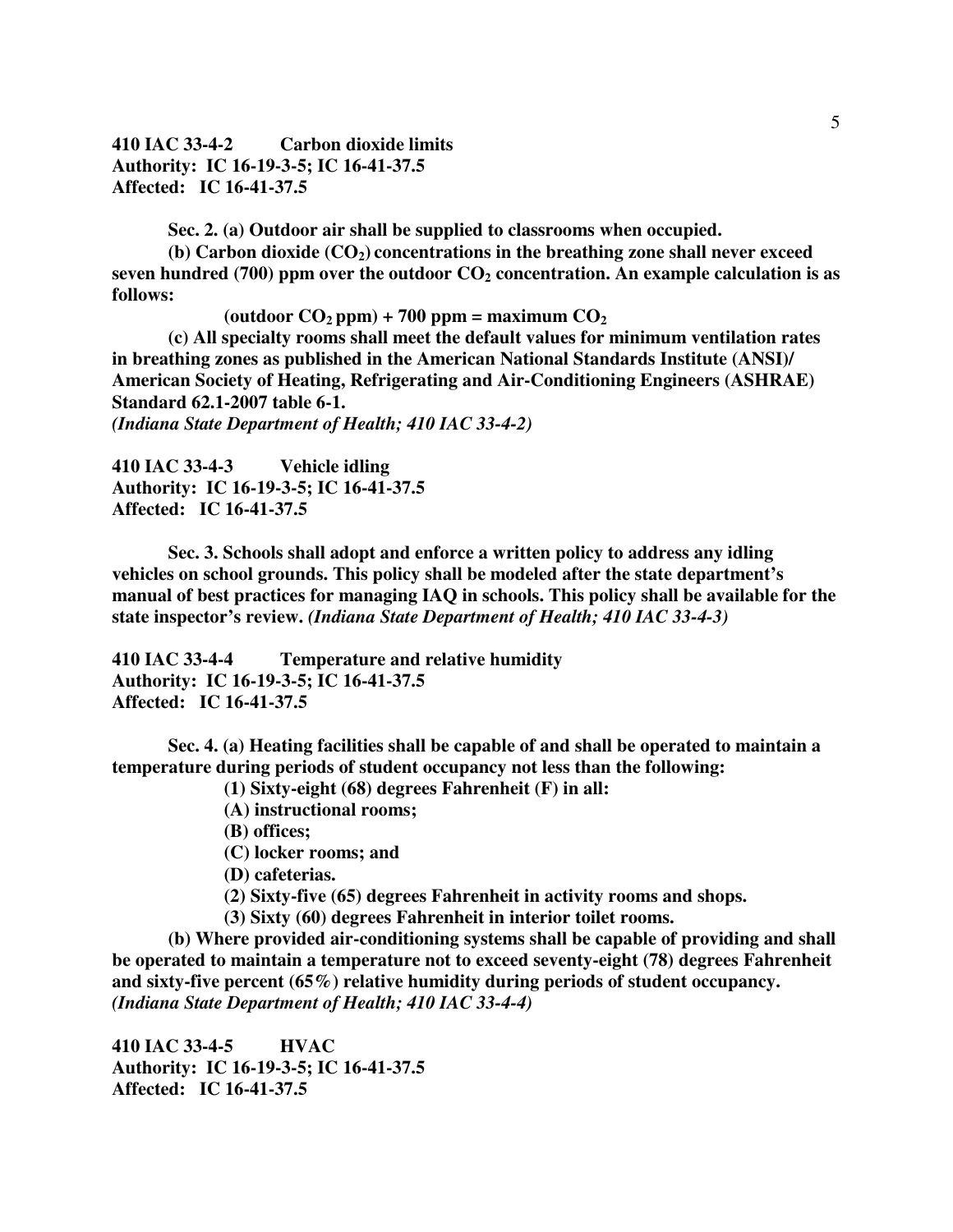**Sec. 5. (a) Schools shall establish and maintain a written procedure for routine maintenance of HVAC systems. This procedure shall include, but is not limited to, the following items:** 

**(1) A schedule for inspecting the HVAC system, including an annual inspection.** 

- **(2) Ensuring that all supply and return air pathways in the ventilation system are unobstructed and perform as required.**
- **(3) A schedule for cleaning the HVAC coils annually at a minimum.**

**(4) A schedule for inspecting and changing filters.** 

**This procedure shall be available for the state inspector's review.** 

**(b) Schools shall establish and maintain written maintenance logs covering cleaning and filter changes of the HVAC systems for a minimum of three (3) years. These logs shall be available for the state inspector's review.**

**(c) For new construction or renovation of the HVAC system, all air supplies and air returns shall be ducted. Open return plenums above ceilings are not allowed.** *(Indiana State Department of Health; 410 IAC 33-4-5)* 

**410 IAC 33-4-6 Allergens; irritants Authority: IC 16-19-3-5; IC 16-41-37.5 Affected: IC 16-41-37.5** 

**Sec. 6. (a) Ozone generators sold as air purifiers are not to be used in the classrooms while students are present.**

**(b) Scented candles and air fresheners are not to be used in classrooms.**

**(c) When a water leak or intrusion is discovered, corrective action shall be taken within forty-eight (48) hours.** 

**(d) When mold or mold-contaminated material is discovered, corrective action shall be taken within forty-eight (48) hours. Mold is not to be growing in the school.** 

**(e) Carpet vacuums shall meet HEPA filtration levels by January 1, 2015.**  *(Indiana State Department of Health; 410 IAC 33-4-6)*

**410 IAC 33-4-7 Animals Authority: IC 16-19-3-5; IC 16-41-37.5 Affected: IC 16-41-37.5** 

**Sec. 7. (a) Furred, feathered, or reptilian animals shall only be allowed in classrooms for educational purposes.** 

**(b) Fish in aquariums are exempt from the educational requirement in subsection (a); however, they must be of a reasonable size and quantity.** 

**(c) Service animals are also exempt from the educational requirement in subsection (a).** 

**(d) Schools allowing animals in the classroom shall have a written policy addressing the following:** 

**(1) Which types of animals are allowed.** 

**(2) When animals are allowed in classrooms for educational purposes.**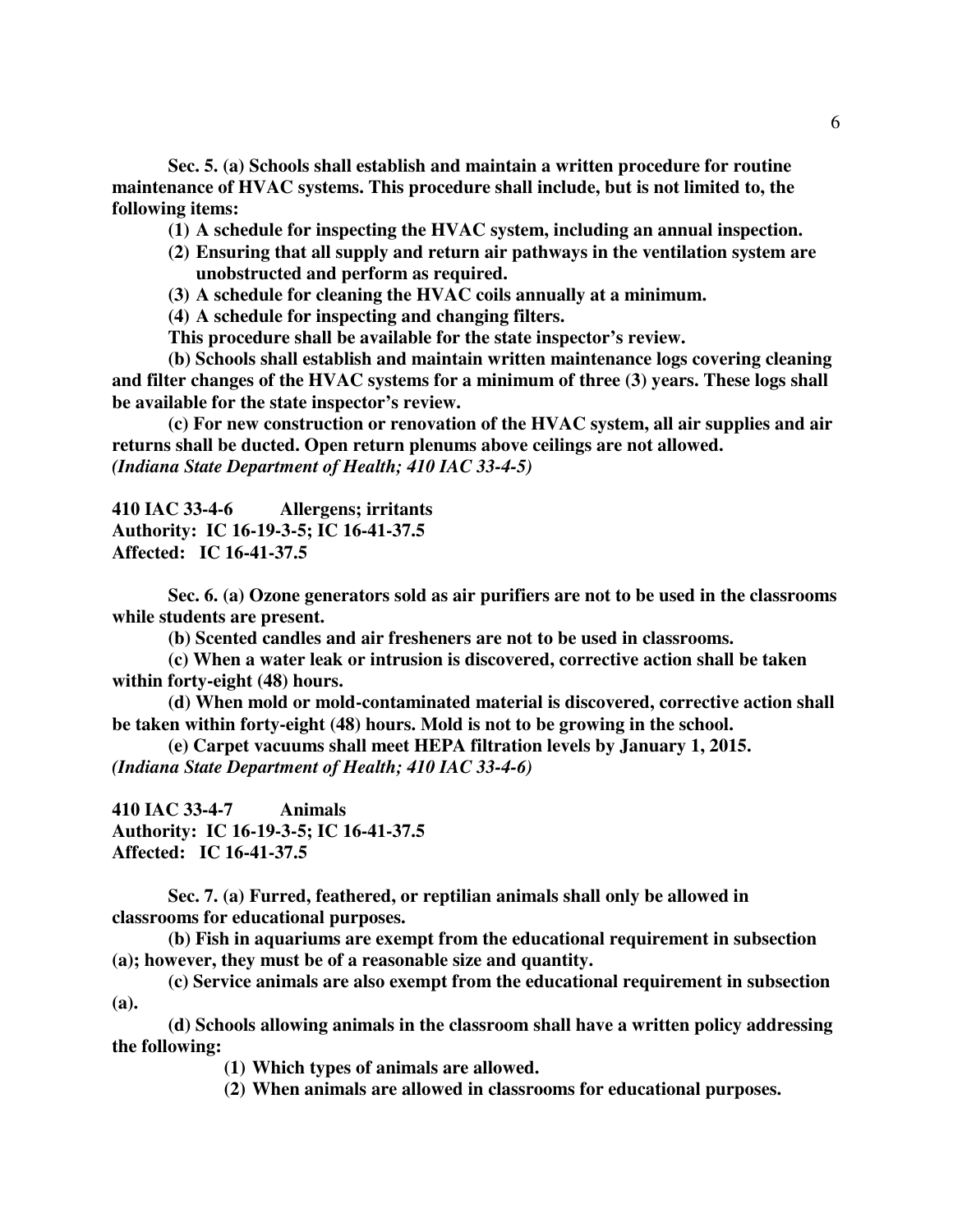**(3) The duration of an animal's stay in a classroom.** 

**(4) Housekeeping requirements.** 

**(5) How issues with students or staff allergic to the animal will be addressed. This policy shall be available for the state department's or its agent's review.** *(Indiana State Department of Health; 410 IAC 33-4-7)*

**410 IAC 33-4-8 Chemicals Authority: IC 16-19-3-5; IC 16-41-37.5 Affected: IC 16-41-37.5** 

**Sec. 8. (a) Student exposure to chemicals must be kept to a minimum. When evaluating student exposures, the more stringent of National Institute for Occupational Safety and Health (NIOSH) limits or Occupational Safety and Health Administration (OSHA) limits must be used.** 

**(b) Where chemicals are used during class, such as, but not limited to, chemistry, biology, and shop classes, appropriate ventilation, such as a local exhaust system, must be used to minimize students' exposure to these chemicals.** 

**(c) The school shall adopt and enforce a policy that minimizes student and staff exposure to chemicals.** 

*(Indiana State Department of Health; 410 IAC 33-4-8)*

**410 IAC 33-4-9 Furniture Authority: IC 16-19-3-5; IC 16-41-37.5 Affected: IC 16-41-37.5** 

**Sec. 9. Furniture in classrooms shall be maintained so as to prevent the accumulation or growth of allergens. Maintenance shall include routine cleaning as appropriate for the type of furniture.** *(Indiana State Department of Health; 410 IAC 33-4-9)*

**410 IAC 33-4-10 Construction Authority: IC 16-19-3-5; IC 16-41-37.5 Affected: IC 16-41-37.5** 

**Sec. 10. (a) During building renovation or additions, steps must be taken to ensure pollutants from these areas do not enter the occupied spaces. These steps may include, but are not limited to the following:** 

**(1) Selecting product and materials with minimal off-gassing.** 

**(2) Keeping the occupied spaces under positive pressure in relation to the work areas.** 

**(3) Filtration** 

**(4) Limiting certain activities to times of no occupancy.** 

**(5) Temporary partitions.** 

**(6) Increasing housekeeping activities.** 

**(7) Ventilating the area prior to occupancy to reduce airborne contaminants due to construction activities.**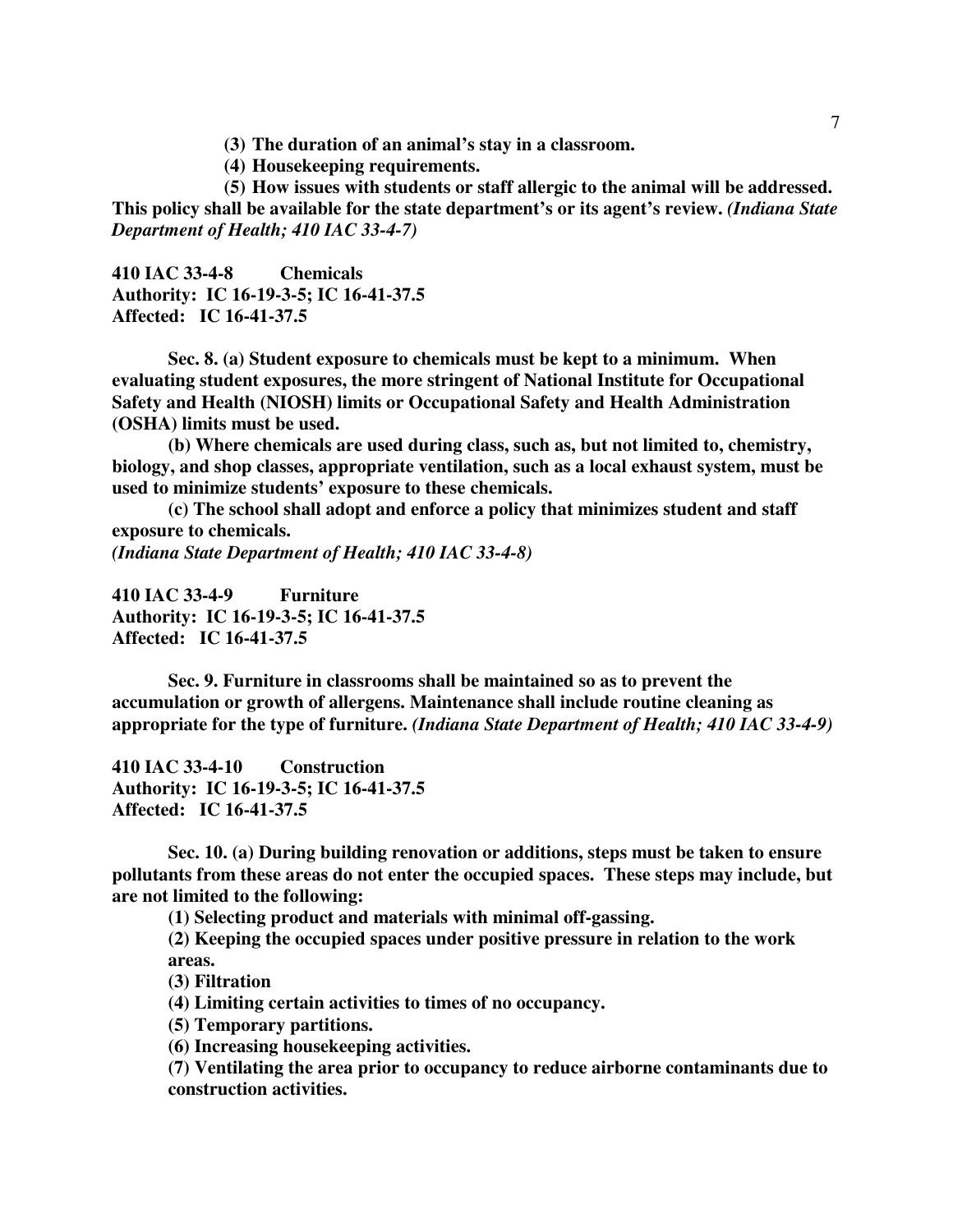**(8) Other appropriate actions.** 

**(b) For new construction, carpet is prohibited on walls.**  *(Indiana State Department of Health; 410 IAC 33-4-10)*

**Rule 5. IAQ Criteria in State Agencies** 

**410 IAC 33-5-1 IAQ criteria Authority: IC 16-19-3-5; IC 16-41-37.5 Affected: IC 16-41-37.5** 

**Sec. 1. In order to maintain good IAQ, the state agency is responsible for meeting the criteria in this section. During an inspection, the state inspector will investigate any condition that is contributing or could contribute to poor IAQ, including, but not limited to, the following:** 

**(1) Carbon dioxide levels.** 

**(2) Humidity.** 

**(3) Evidence of mold or water damage.** 

**(4) Excess dust.** 

*(Indiana State Department of Health; 410 IAC 33-5-1)*

**410 IAC 33-5-2 Carbon dioxide limits Authority: IC 16-19-3-5; IC 16-41-37.5 Affected: IC 16-41-37.5** 

**Sec. 2. (a) Outdoor air shall be supplied to offices when occupied.** 

**(b) Carbon dioxide (CO2) concentrations in the breathing zone shall never exceed seven hundred (700) ppm over the outdoor CO2 concentration. An example calculation is as follows:** 

 $\text{(outdoor } CO_2 \text{ ppm)} + 700 \text{ ppm} = \text{maximum } CO_2$ 

**(c) All specialty rooms shall meet the default values for minimum ventilation rates in breathing zones as published in the American National Standards Institute (ANSI)/ American Society of Heating, Refrigerating and Air-Conditioning Engineers (ASHRAE) Standard 62.1-2007 table 6-1.** 

*(Indiana State Department of Health; 410 IAC 33-5-2)*

**410 IAC 33-5-3 Temperature and relative humidity Authority: IC 16-19-3-5; IC 16-41-37.5 Affected: IC 16-41-37.5** 

**Sec. 3. Office temperatures shall be maintained within the following range:** 

| <b>Temperature/Humidity Ranges for Comfort</b> |                                    |                                                                |  |
|------------------------------------------------|------------------------------------|----------------------------------------------------------------|--|
| <b>Conditions</b>                              | <b>Relative</b><br><b>Humidity</b> | <b>Acceptable Operating</b><br><b>Temperatures, Fahrenheit</b> |  |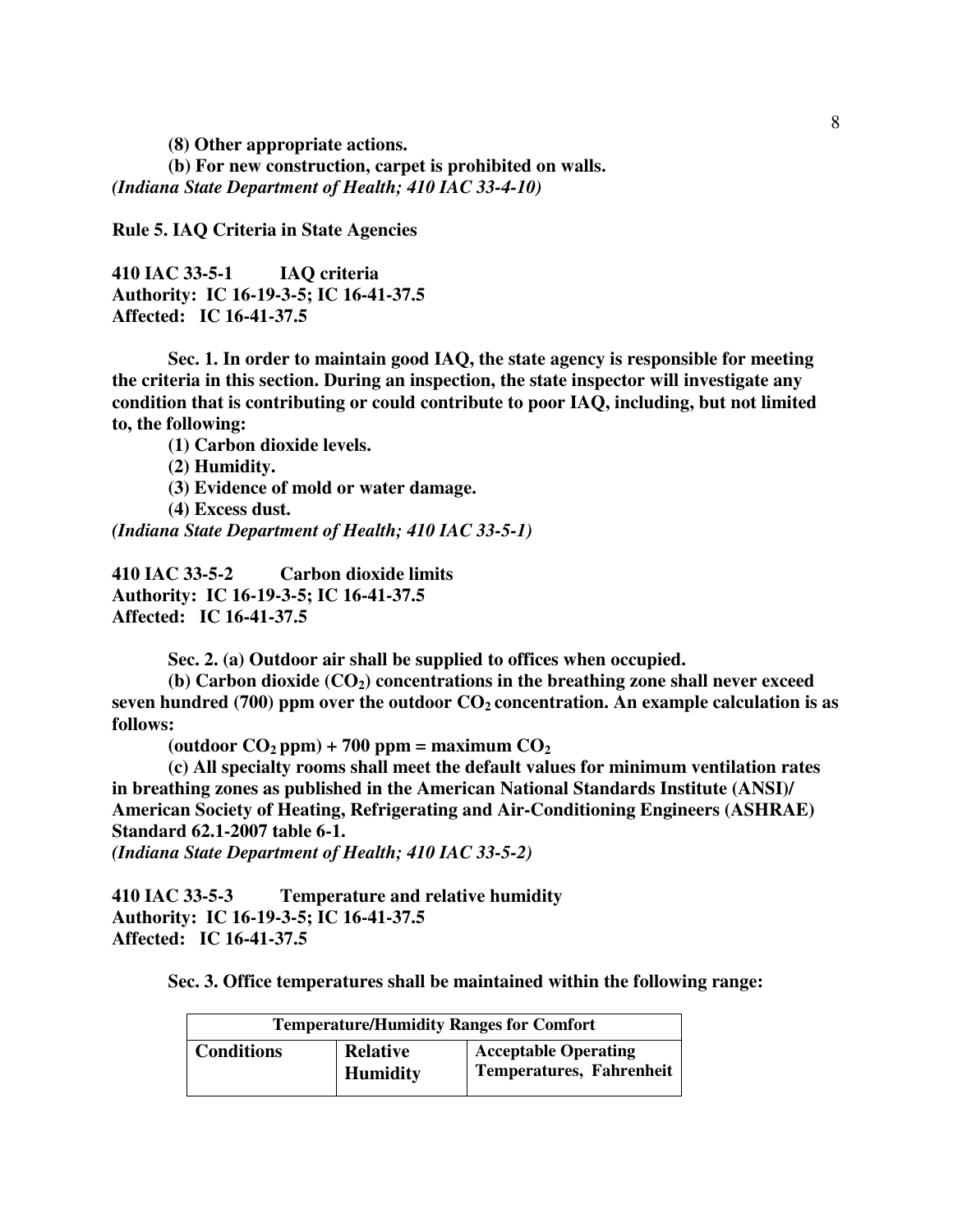| If $30\%$ , then<br>If $60\%$ , then | 76–82<br>74–78 |
|--------------------------------------|----------------|
| If $30\%$ , then                     | 69–78          |
| If $60\%$ , then                     | 68-75          |
|                                      |                |

*(Indiana State Department of Health; 410 IAC 33-5-3)* 

**410 IAC 33-5-4 Allergens; irritants Authority: IC 16-19-3-5; IC 16-41-37.5 Affected: IC 16-41-37.5**

**Sec. 4. (a) Ozone generators sold as air purifiers are not to be used in offices while employees are present.**

**(b) Scented candles and air fresheners are not to be used in offices.** 

**(c) When a water leak or intrusion is discovered, corrective action shall be taken within forty-eight (48) hours.** 

**(d) When mold or mold-contaminated material is discovered, corrective action shall be taken within forty-eight (48) hours. Mold is not to be growing in the state agency.** 

**(e) Carpet vacuums shall meet HEPA filtration levels by January 1, 2015.** 

**(f) Live plants kept in offices must be of a reasonable number and properly maintained. If an individual working in the area provides information to management showing they have allergies to a specific species of plant, that plant must be removed.** *(Indiana State Department of Health; 410 IAC 33-5-4)* 

**410 IAC 33-5-5 Construction Authority: IC 16-19-3-5; IC 16-41-37.5 Affected: IC 16-41-37.5** 

**Sec. 5. During building renovation or additions, steps must be taken to ensure pollutants from these areas do not enter the occupied spaces. These steps may include, but are not limited to, the following:** 

**(1) Keeping the occupied spaces under positive pressure in relation to the work areas.** 

**(2) Filtration** 

**(3) Limiting certain activities to times of no occupancy** 

**(4) Temporary partitions.** 

**(5) Other appropriate actions.** 

*(Indiana State Department of Health; 410 IAC 33-5-5)*

**Rule 6. Reports and Responses** 

**410 IAC 33-6-1 Reporting requirements Authority: IC 16-19-3-5; IC 16-41-37.5 Affected: IC 16-41-37.5-2**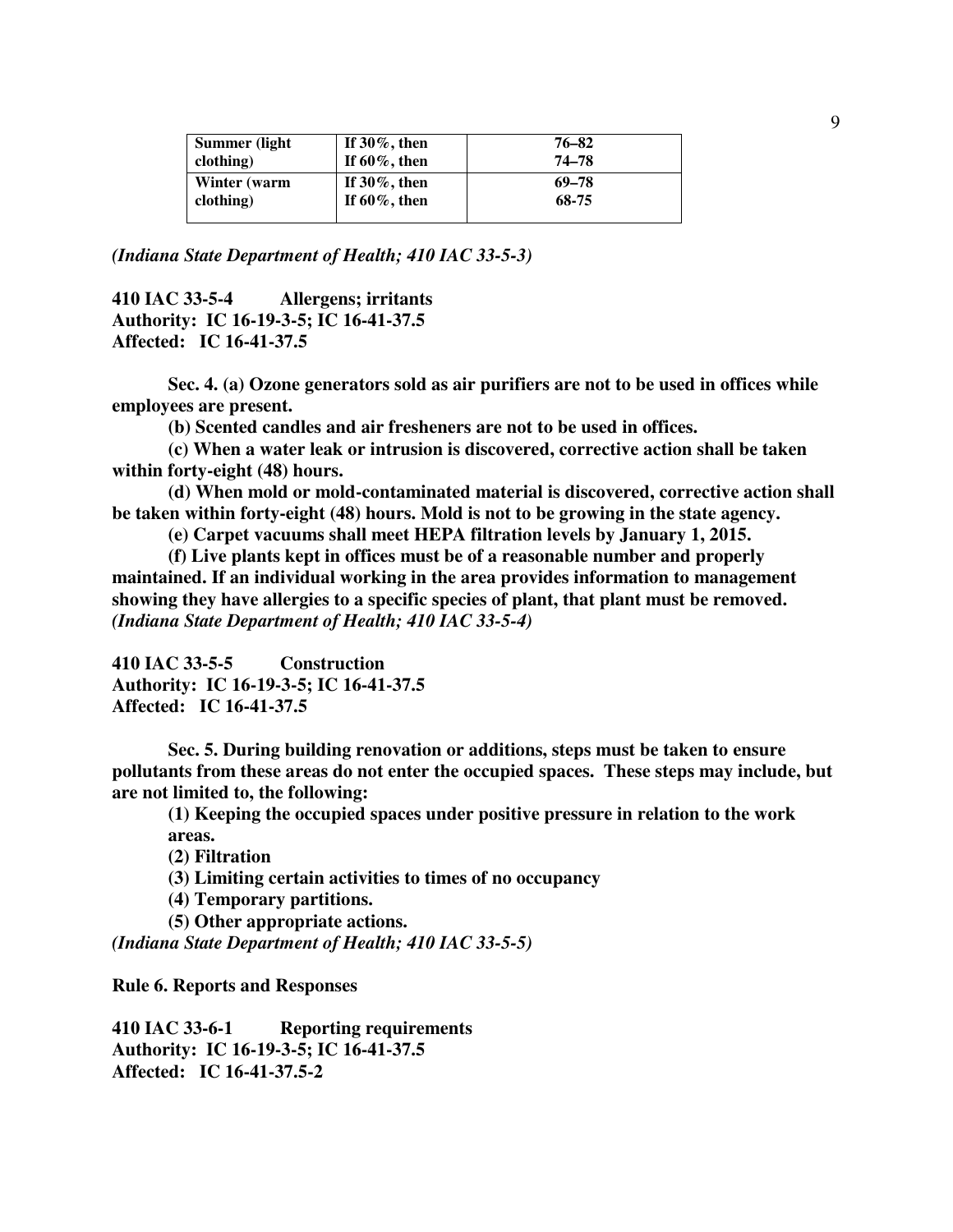**Sec. 1. (a) The state inspector shall prepare a report, as stated in IC 16-41-37.5- 2(b)(2), which may be in letter form, that:** 

**(1) describes the state inspector's findings;** 

**(2) identifies any conditions that are contributing or could contribute to poor IAQ at the school or state agency, including:** 

 **(A) carbon dioxide levels;** 

 **(B) humidity;** 

 **(C) evidence of mold or water damage; and** 

 **(D) excess dust;** 

**(3) provides guidance on steps the school or state agency may take to address any issues; and** 

**(4) requests a response from the school or state agency not later than sixty (60) days after the date of the report.** 

**(b) The state inspector shall report the results of the inspection, as stated in IC 16- 41-37.52(b)(3), to the following:** 

**(1) The person who complained of the quality of air.** 

**(2) The school's principal or the state agency head.** 

**(3) The superintendent of the school corporation, if the school is part of a school corporation.** 

**(4) The Indiana state board of education, if the school is a public school or an accredited nonpublic school.** 

**(5) The Indiana department of administration, if the inspected entity is a state agency.** 

**(6) The appropriate local or county board of health.**  *(Indiana State Department of Health; 410 IAC 33-6-1)*

**410 IAC 33-6-2 Posting of reports; responses; locations Authority: IC 16-19-3-5; IC 16-41-37.5 Affected: IC 16-41-37.5** 

**Sec. 2. (a) The school or state agency shall do the following:** 

**(1) Post, within five (5) working days, the following:** 

**(A) The report received from the state inspector. The report shall remain posted for fourteen (14) consecutive days.** 

**(B) The school or state agency shall post, within five (5) working days, its response to the state inspector's report. The response shall remain posted for fourteen (14) consecutive days.** 

**(2) Send a written reply to the state department within sixty (60) days of receiving the state inspector's report explaining how the school or state agency is correcting any deficiencies noted in the inspection report. If no deficiencies are noted no reply is required.** 

**(b) The state inspector may reinspect a school or state agency where deficiencies are noted in the report to see that the deficiency has been corrected as stated in the school or state agency's response.**

**(c) Items in subsection (a)(1) must be posted in a conspicuous location:** 

**(1) on the school's or state agency's website; and**